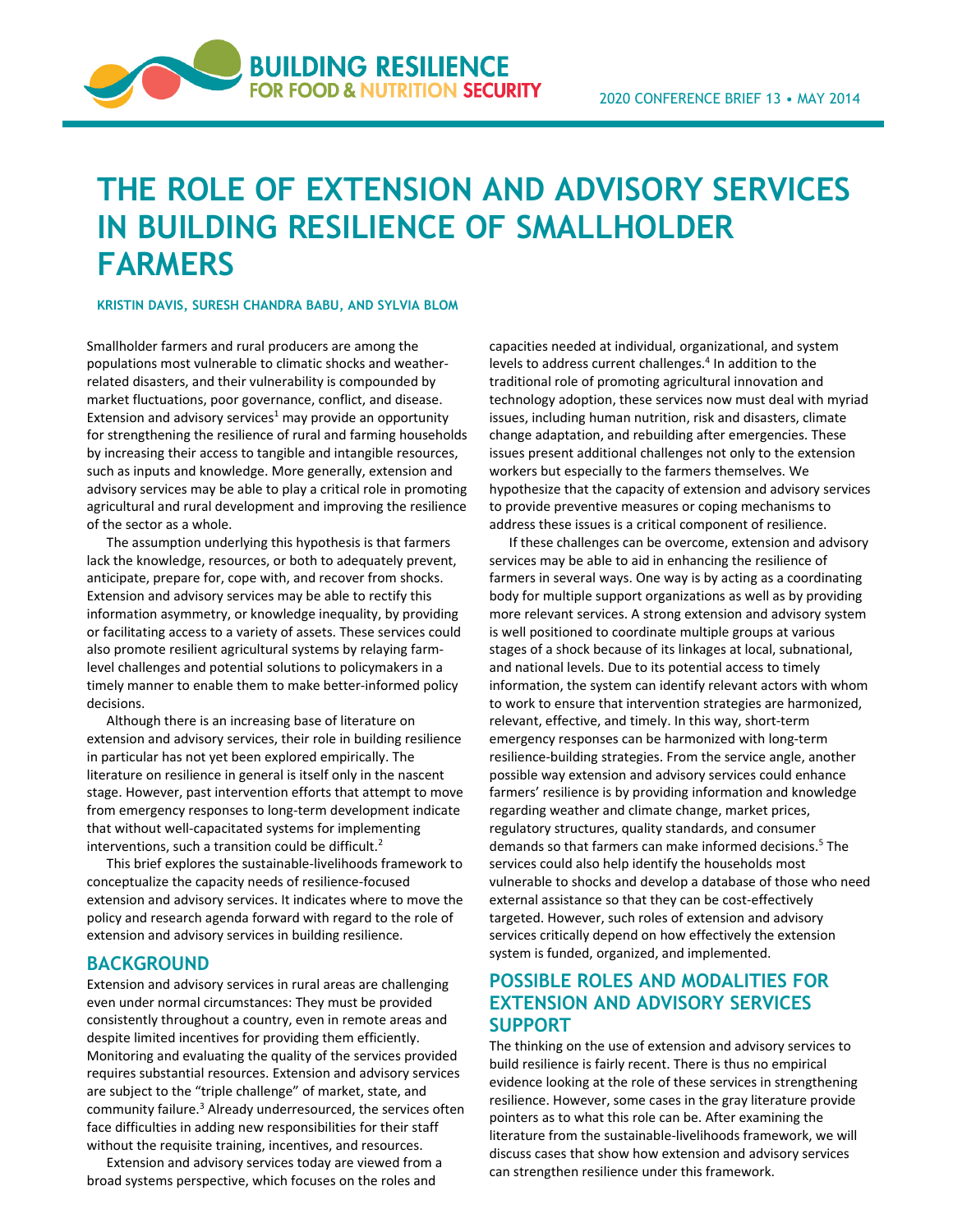The sustainable‐livelihoods framework helps show how extension and advisory services can build resilience. The framework describes five types of assets or capital: human (for example, education or health), natural (land), economic/financial (access to credit), physical (infrastructure), and social (community networks).<sup>6</sup> The values of these assets depend on the existing institutions and systems as well as the vulnerability context. Extension and advisory services can contribute to enhancing each of these assets, especially human capital. We hypothesize that extension and advisory services can be particularly valuable in building resilience when lack of information is the binding constraint on farmers' resilience.

#### **Strengthening Human Capital through Extension and Advisory Services**

Specific examples from the literature suggest that human capital development in the form of education and training for smallholder farmers could be critical for resilience. This assumption underlies existing curricula to teach farmers how to deal with risk. For instance, the Forum for Agricultural Risk Management in Development (FARMD) group of the World Bank recently developed a series of learning materials for coping with risk and uncertainties regularly faced by farming communities.7 Such curricula can be adapted by advisors who are working with farmers on issues of production, price, financial, legal, and other risk factors.

In studying water management and farming systems in Australia, Nettle and Paine found that extension/advisory professionals can help strengthen resilience by improving their own human capital and utilizing the social capital of their farmer networks. They found that advisors can learn from farmers about developing resilient farms; further, they suggested that advisors need stronger capacity (human capital) to represent farmers' adaptability systems to policymakers and industry stakeholders and to "broker" decisions that meet all stakeholders' needs.8 Spielman and colleagues argued that traditional agricultural education and training systems need to expand their repertoire to contribute to stimulating agricultural innovation. They also suggested that systems should build capacity to facilitate the efficient transfer of these innovations across the system—a crucial component of resilience.<sup>9</sup>

In 2002, following Sierra Leone's civil war, the government and development partners developed a farmer field school initiative to support agricultural production and improve the country's food security. The initiative was intended to simultaneously train farmers and strengthen rural institutions both governmental and nongovernmental. It was administered by the Ministry of Agriculture, Forestry, and Food Security as well as by nongovernmental organizations (NGOs). As part of strengthening the human and social capital of farmers as well as rural institutions, the schools trained more than 75,000 Sierra Leoneans, who have likely contributed to rebuilding farmer-based organizations.<sup>10</sup>

Several development agencies have developed pilot programs to determine farmers' binding constraints in becoming resilient. One such program is the Agro‐pastoral Field Schools program in Uganda. It assumes that resilience can be built through a two‐tiered approach, whereby groups of farmers participate in the traditional "cyclical" learning programs with extension agents to enhance household‐level resilience, and communities are offered opportunities to engage in broader efforts, such as early warning systems, watershed management, and community animal health. It aims

to support human capital through group learning, natural capital by promoting biodiversity efforts, and financial capital by teaching saving skills.<sup>11</sup> Although there has not yet been a rigorous evaluation of the performance and cost‐benefit merits of this approach, it provides some idea of how extension and advisory services can build resilience through promoting different types of capital.

### **Potential Roles of Extension and Advisory Services in Specific Areas**

In addition to looking at extension and advisory services from the perspective of the five types of capital, we also examined literature focused on potential roles that the services can play in specific areas.

*Seed and input provision* are often a part of humanitarian responses in postdisaster and postconflict situations. If they have acquired such knowledge through prior presence on the ground, extension/advisory agents can play a role in informing providers of what inputs are appropriate in the affected areas and which ones could be locally sourced. Extensionists can also help farmers learn how to use new varieties. As an intermediary institution, with knowledge of markets and natural resource management regimes, extension and advisory services can in theory help to ensure that agricultural rehabilitation programs are relevant and sustainable. These services may often be the only agencies operating in rural areas that are able to assist after a disaster.<sup>12</sup> For example, Malawi's Starter Pack Scheme distributed packages of high‐yielding seeds and fertilizer to farmers to help them overcome the country's drought‐prone conditions. The program relied on extension agents to register farmers and distributed the packs via NGO‐run distribution centers.13

Regarding *climate change*, a core challenge for extension and advisory services in the future is shifting from providing "packages" of technological and management advice to supporting farmers with the skills and information they need to make informed decisions. Climate change increases not only year-to-year but even day-to-day variability. Farmers thus need high‐frequency access to weather data as well as training in how to interpret the data and adapt their farming practices as necessary.14 Some will also need access to new technologies and management options in areas where climate change or other shocks or stresses render their existing farming systems unviable.15

*Information‐sharing tools* such as information and communication technologies (ICTs) are another area at the nexus of these services and resilience. Farmers' exposure to risk and uncertainty is often aggravated by lack of information about weather, inputs, farm management practices, or market prices; this lack of information can have an adverse impact on crop production and income. Hence, a farmer who receives quality, up‐to‐date information and has the ability to use it may be able to lessen the effects of these risks.<sup>16</sup> Mobile-based information services can influence the behavior pattern of farmers, which can in turn facilitate the dissemination of information and the adoption of improved techniques, leading to better yields. Information about weather and prices could potentially help farmers reduce their production and market risks.17

While information sharing and the use of tools such as ICTs can potentially reduce risks, *mechanisms such as weather insurance* can compensate for risks that have occurred.18 Extension and advisory services can possibly play a brokering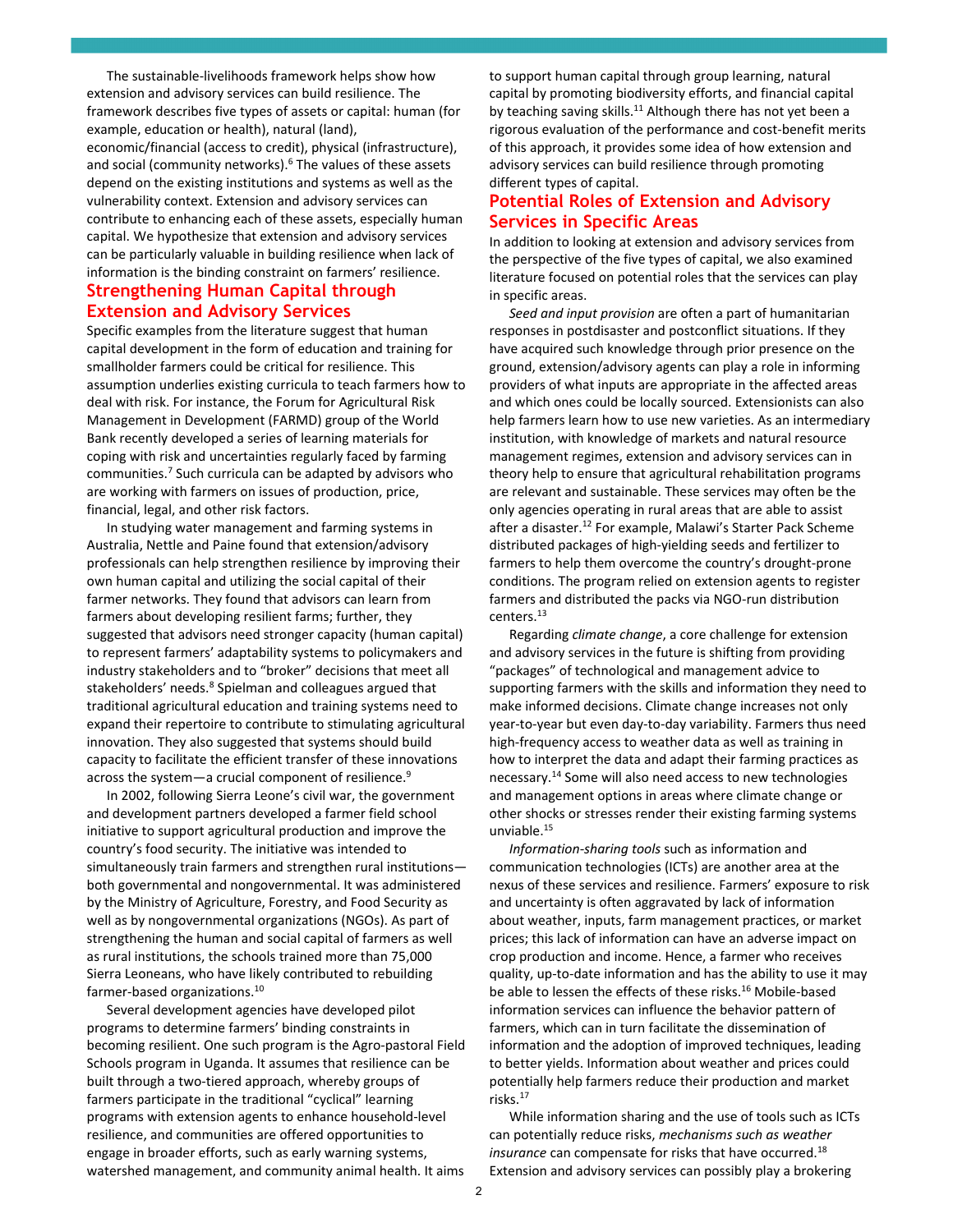and facilitation role in new insurance options.<sup>19</sup> For mitigating risk, extension services can link up different stakeholders, including smallholders, researchers, insurance providers, input dealers, and other market players.

## **TENTATIVE POLICY DIRECTIONS TO STRENGTHEN EXTENSION AND ADVISORY SERVICES FOR IMPROVED RESILIENCE**

The literature reviewed above provides insights into several potential policy and program options for building resilience through extension:

- 1. *Build individual, organizational, and system capacity to deal with risk and change.* Too often capacity has been focused at the individual level, not considering the need for organizational and system‐level capacity. There is a critical need for assessing capacity requirements at all levels in order to develop a comprehensive strategy for capacity‐ development investments.
- 2. *Consider long‐term sustainability.* Extension services are often pulled in different directions by political pressure and donor preferences. Building capacity for resilience‐oriented systems requires shifting from the project approach to building sustainable institutions that anticipate shocks and contextualize interventions to meet the specific needs of the communities affected by them. What is needed is long‐ term political commitment to extension and advisory services.
- 3. *Use ICTs to communicate information to reduce and prevent risk.* ICTs are not a silver bullet and are not very useful without institutions and reputable information sources. However, they have the potential to quickly and cheaply share information that can strengthen resilience.
- 4. *Use intervention plans and programs* such as weather insurance, once it is proven viable, to compensate for shocks that have occurred. Extensionists must play an honest brokering role to link smallholders to such options. This process will require building institutional capacity of extension and advisory services to anticipate shocks and adapt existing programs that enable farmers to respond to and bounce back from a shock.
- 5. *Develop policies* that define the role of extension and advisory services in assisting smallholders to become more resilient. Governments should devise holistic policy frameworks for enhancing resilience that entail various complementary services, investments, and safety nets. Developing such a policy framework will require continued learning from communities that face frequent shocks, including how they deal with them and what adjustments are needed to reduce their impact. This framework can place communities on a dynamic long‐term development path.

## **KNOWLEDGE GAPS: WHAT RESEARCH IS NEEDED GOING FORWARD?**

There are major empirical gaps with regard to the role of extension and advisory services in building the resilience of rural and farming communities. Thus this brief focuses on potential roles suggested through the gray literature. Research is needed to validate these ideas in order to generate more specific policy recommendations on the role of extension and advisory services in strengthening resilience, especially in postconflict and natural disaster–prone areas. As identified in the conceptual framework, research is needed on the role of different types of capital and how extension and advisory services can strengthen resilience through each type. This understanding is important because often different systems support or promote human, financial, physical, social, and natural capital. How can these systems be better coordinated to provide all of the different assets required by smallholders for increased resilience? What is the role of extension in this coordination, if any? Other research questions include these:

- What are the core competencies needed by extension agents to support smallholder resilience?
- How can one identify capacity gaps at the country level?
- How can the capacity of extension and advisory services be efficiently built to simultaneously address key resilience challenges in the agriculture sector?
- What delivery models have been effective at building the resilience of smallholders?
- How can we ensure that extension and advisory services are flexible and adaptive in the face of many different types of shocks?
- Are more holistic programs more effective at building resilience?
- How can extension and advisory services coordinate disaster relief efforts with long‐term resilience‐building programs?

## **CONCLUDING REMARKS**

There is a critical need for understanding the potential role of extension before, during, and after a shock. Furthermore, there is a need to undertake empirical analyses to provide specific insights for designing policies and programs that will enable extension and advisory services to be more effective, efficient, and impactful, especially in terms of building the resilience of farming households. The importance of assessing individual, organizational, and system‐level needs of extension and advisory services in the context of resilience can hardly be overemphasized.

**Kristin Davis** (k.davis@cgiar.org) is research fellow in the Development Strategy and Governance Division, and **Suresh Chandra Babu** (s.babu@cgiar.org) is senior research fellow and **Sylvia Blom** (s.blom@cgiar.org) is senior research assistant in the Partnerships, Impact, and Capacity Strengthening Unit of the International Food Policy Research Institute (IFPRI), Washington, DC. The brief has been prepared for the 2020 conference "Building Resilience for Food and Nutrition Security," May 15–17, 2014, Addis Ababa, Ethiopia.

**NOTES**  $\overline{a}$ 

<sup>&</sup>lt;sup>1</sup> For the purposes of this brief, extension and advisory services are defined as "all the different activities that provide the information and services needed and demanded by farmers and other actors in rural settings to assist them in developing their own technical, organizational, and management skills and